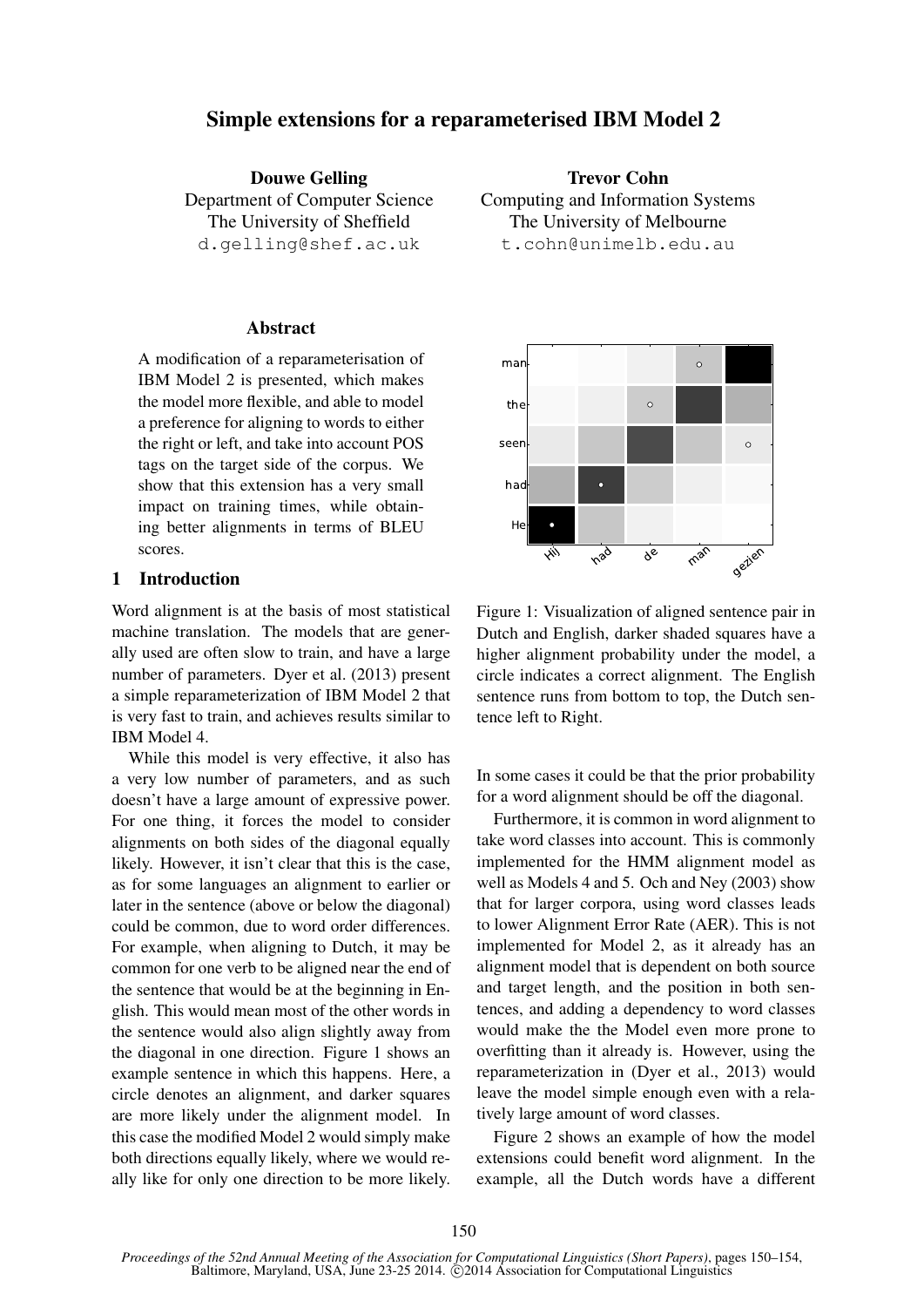

Figure 2: Visualization of aligned sentence pair in Dutch and English, darker shaded squares have a higher alignment probability under the model, a circle indicates a correct alignment. The English sentence runs from bottom to top, the Dutch sentence left to Right.

word class, and so can have different gradients for alignment probability over the english words. If the model has learned that prepositions and nouns are more likely to align to words later in the sentence, it could have a lower lambda for both word classes, resulting in a less steep slope. If we also split lambda into two variables, we can get alignment probabilities as shown above for the Dutch word 'de', where aligning to one side of the diagonal is made more likely for some word classes. Finally, instead of just having one side of the diagonal less steep than the other, it may be useful to instead move the peak of the alignment probability function off the diagonal, while keeping it equally likely. In Figure 2, this is done for the past participle 'gezien'.

We will present a simple model for adding the above extensions to achieve the above (splitting the parameter, adding an offset and conditioning the parameters on the POS tag of the target word) in section 2, results on a set of experiments in section 3 and present our conclusions in section 4.

### 2 Methods

We make use of a modified version of Model 2, from Dyer et al. (2013), which has an alignment model that is parameterised in its original form solely on the variable  $\lambda$ . Specifically, the probability of a sentence e given a sentence f is given as:

$$
\prod_{i=1}^{m} \sum_{j=0}^{n} \delta(a_i|i, m, n) \cdot \theta(e_i|f_{a_i})
$$

here,  $m$  is the length of the target sentence  $e$ ,  $n$ the same for source sentence f,  $\delta$  is the alignment model and  $\theta$  is the translation model. In this paper we are mainly concerned with the alignment model  $\delta$ . In the original formulation (with a minor tweak to ensure symmetry through the center), this function is defined as:

$$
\delta(a_i = j | i, m, n) =
$$
\n
$$
\begin{cases}\np_0 & j = 0 \\
(1 - p_0) \cdot \frac{e^{h(i, j, m, n)}}{Z(i, m, n)} & 0 < j \le n \\
0 & \text{otherwise}\n\end{cases}
$$

where,  $h(\cdot)$  is defined as

$$
h(i,j,m,n) = -\lambda \left| \frac{i}{m+1} - \frac{j}{n+1} \right|
$$

and  $Z_{\lambda}(i, m, n)$  is  $\sum_{j'=1}^{n} e^{\lambda h(i, j', m, n)}$ , i.e. a normalising function. Like the original Model 2 (Brown et al., 1993), this model is trained using Expectation-Maximisation. However, it is not possible to directly update the  $\lambda$  parameter during training, as it cannot be computed analytically. Instead, a gradient-based approach is used during the M-step.

Two different optimisations are employed, the first of which is used for calculating  $Z_{\lambda}$ . This function forms a geometric series away from the diagonal (for each target word), which can be computed efficiently for each of the directions from the diagonal. The second is used during the M-step when computing the derivative, and is very similar, but instead of using a geometric series, an arithmetico-geometric series is used.

In order to allow the model to have a different parameter above and below the diagonal, the only change needed is to redefine  $h(\cdot)$  to use a different parameter for  $\lambda$  above and below the diagonal. We denote these parameters as  $\lambda$  and  $\gamma$  for below and above the diagonal respectively. Further, the offset is denoted as  $\omega$ .

we change the definition of  $h(\cdot)$  to the following instead: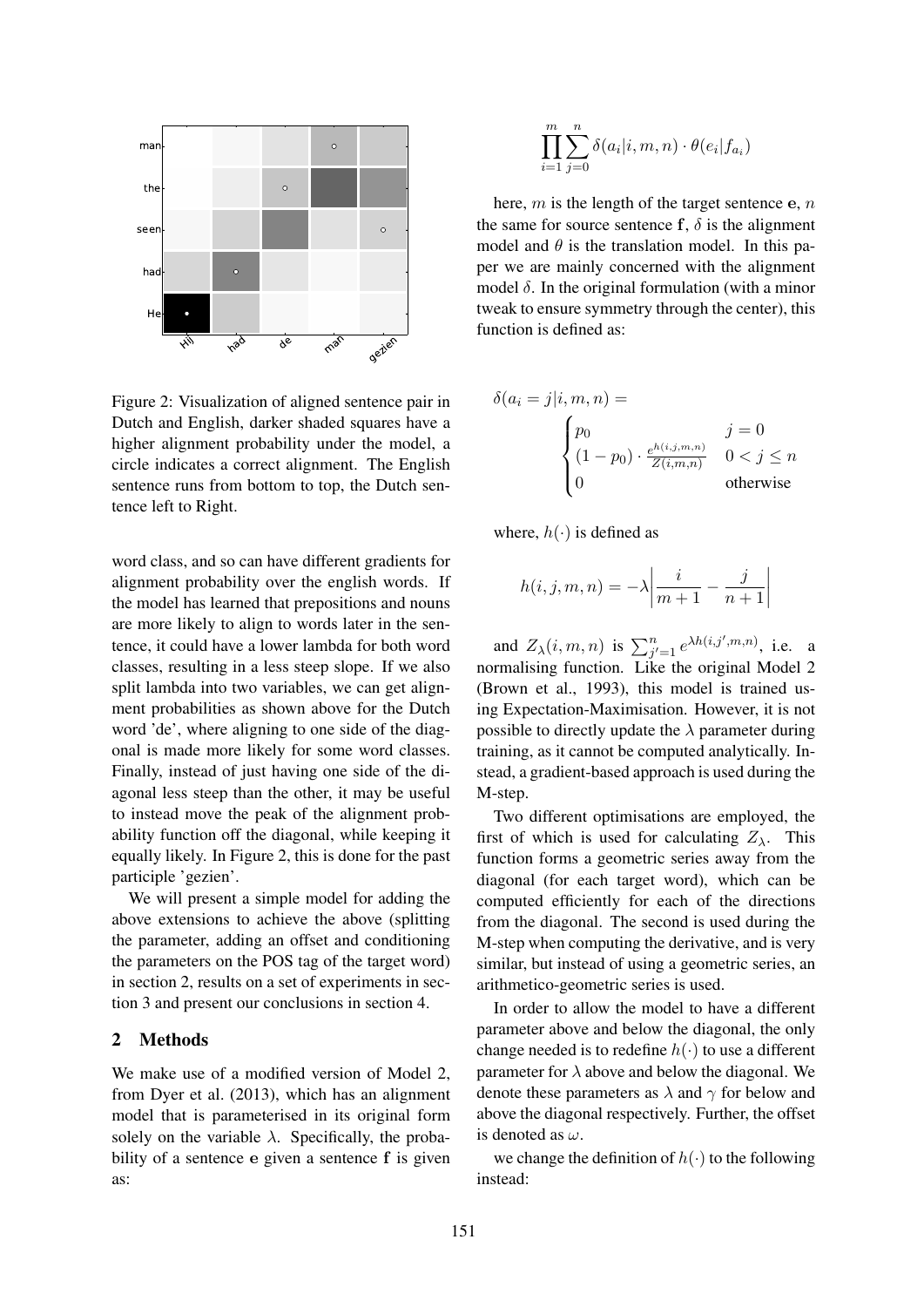$$
h(i, j, m, n) =
$$
\n
$$
\begin{cases}\n-\lambda \left| \frac{i}{m+1} - \frac{j}{n+1} + \omega \right| & j < = j_{\downarrow} \\
-\gamma \left| \frac{i}{m+1} - \frac{j}{n+1} + \omega \right| & \text{otherwise}\n\end{cases}
$$

 $j_{\downarrow}$  is the point closest to or on the diagonal here, calculated as:

$$
\max(\min(\lfloor\frac{i\cdot(n+1)}{m+1}+\omega\cdot(n+1)\rfloor,n),0)
$$

Here,  $\omega$  can range from  $-1$  to 1, and thus the calculation for the diagonal  $j_{\perp}$  is clamped to be in a valid range for alignments.

As the partition function  $(Z(\cdot))$  used in (Dyer et al., 2013) consists of 2 calculations for each target position  $i$ , one for above and one for below the diagonal, we can simply substitute  $\gamma$  for the geometric series calculations in order to use different parameters for each:

$$
s_{\downarrow}(e^{\lambda h(i,j_{\downarrow},m,n)},r) + s_{n-\uparrow}(e^{\gamma h(i,j_{\uparrow},m,n)},r)
$$
  
where  $j_{\uparrow}$  is  $j_{\downarrow} + 1$ .

#### 2.1 Optimizing the Parameters

As in the original formulation, we need to use gradient-based optimisation in order to find good values for  $\lambda$ ,  $\gamma$  and  $\omega$ . Unfortunately, optimizing  $\omega$  would require taking the derivative of  $h(\cdot)$ , and thus the derivative of the absolute value. This is unfortunately undefined when the argument is 0, however we work around this by choosing a subgradient of 0 at that point. This means the steps we take do not always improve the objective function, but in practice the method works well.

The first derivative of  $\mathcal L$  with respect to  $\lambda$  at a single target word becomes:

$$
\nabla_{\lambda} \mathcal{L} = \sum_{k=1}^{j_{\downarrow}} p(a_i = k | e_i, \mathbf{f}, m, n) h(i, k, m, n)
$$

$$
- \sum_{l=1}^{j_{\downarrow}} \delta(l | i, m, n) h(i, l, m, n)
$$

And similar for finding the first derivative with respect to  $\gamma$ , but summing from  $j_{\uparrow}$  to n instead. The first derivative with respect to  $\omega$  then, is:

$$
\nabla_{\omega} \mathcal{L} = \sum_{k=1}^{n} p(a_i = k | e_i, \mathbf{f}, m, n) h'(i, k, m, n)
$$

$$
- \sum_{l=1}^{j_{\downarrow}} \delta(l | i, m, n) h'(i, l, m, n)
$$

Where  $h'(\cdot)$  is the first derivative of  $h(\cdot)$  with respect to  $\omega$ . For obtaining this derivative, the arithmetico-geometric series (Fernandez et al., 2006) was originally used as an optimization, and for the gradient with respect to omega a geometric series should suffice, as an optimization, as there is no conditioning on the source words. This is not done in the current work however, so timing results will not be directly comparable to those found in (Dyer et al., 2013).

Conditioning on the POS of the target words then becomes as simple as using a different  $\lambda$ ,  $\gamma$ , and  $\omega$  for each POS tag in the input, and calculating a separate derivative for each of them, using only the derivatives at those target words that use the POS tag. A minor detail is to keep a count of alignment positions used for finding the derivative for each different parameter, and normalizing the resulting derivatives with those counts, so the step size can be kept constant across POS tags.

### 3 Empirical results

The above described model is evaluated with experiments on a set of 3 language pairs, on which AER scores and BLEU scores are computed. We use similar corpora as used in (Dyer et al., 2013): a French-English corpus made up of Europarl version 7 and news-commentary corpora, the Arabic-English parallel data consisting of the non-UN portions of the NIST training corpora, and the FBIS Chinese-English corpora.

The models that are compared are the original reparameterization of Model 2, a version where  $\lambda$ is split around the diagonal (split), one where pos tags are used, but  $\lambda$  is not split around the diagonal (pos), one where an offset is used, but parameters aren't split about the diagonal (offset), one that's split about the diagonal and uses pos tags (pos & split) and finally one with all three (pos  $\&$  split  $\&$ offset). All are trained for 5 iterations, with uniform initialisation, where the first iteration only the translation probabilities are updated, and the other parameters are updated as well in the subsequent iterations. The same hyperparameters are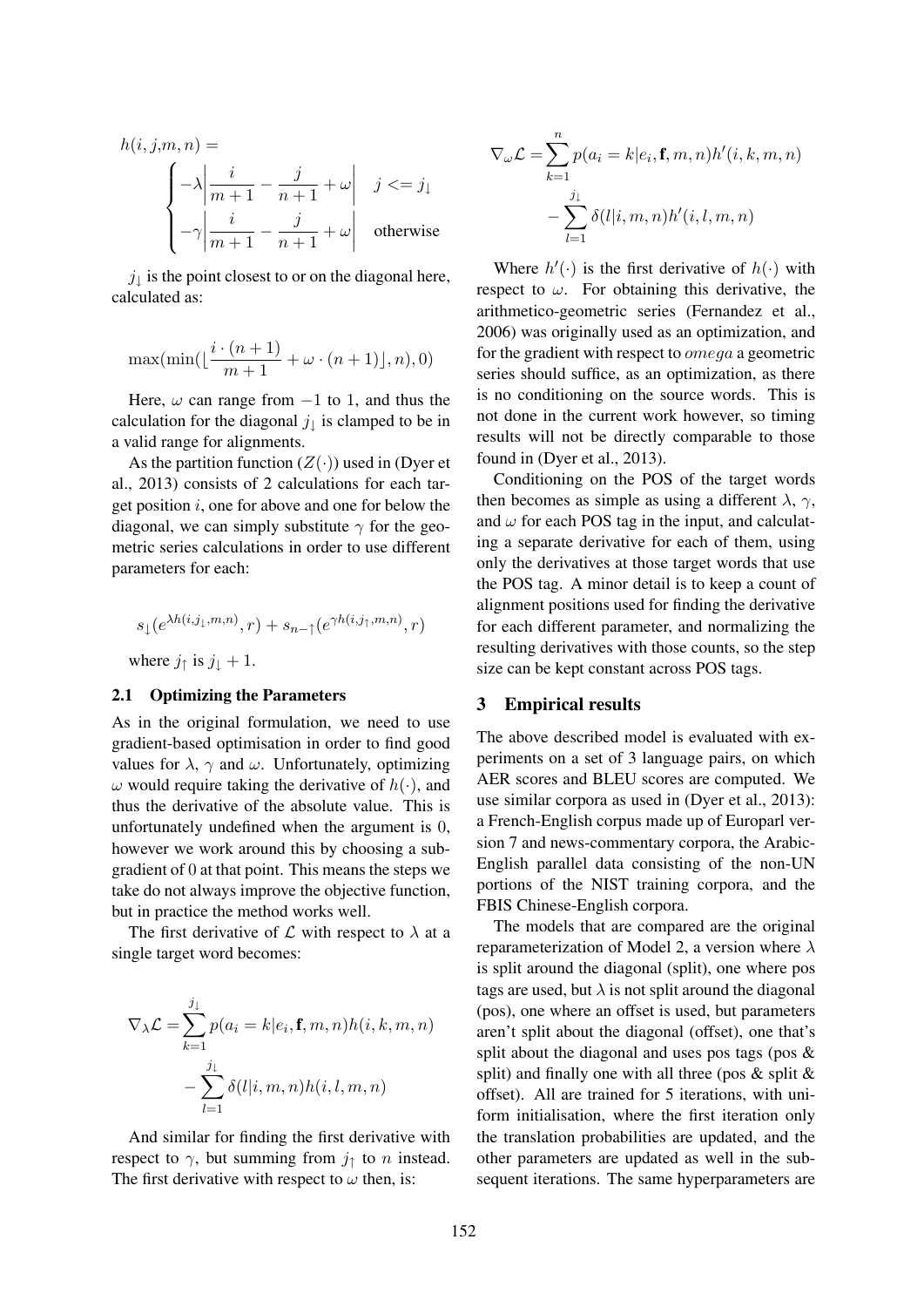| Model   | $Fr$ - $En$ | $Ar-En$ | $Zh$ -En |
|---------|-------------|---------|----------|
| Tokens  | 111M        | 46M     | 17.3M    |
| (after) | 110M        | 29.0M   | 10.4M    |
| average | 1.64        | 0.76    | 0.27     |
| Model 4 | 15.5        | 6.3     | 2.2      |

Table 1: Token counts and average amount of time to train models (and separately training time for Model 4) on original corpora in one direction in hours, by corpus.

used as in (Dyer et al., 2013), with stepsize for updates to  $\lambda$  and  $\gamma$  during gradient ascent is 1000, and that for  $\omega$  is 0.03, decaying after every gradient descent step by 0.9, using 8 steps every iteration. Both  $\lambda$  and  $\gamma$  are initialised to 6, and  $\omega$  is initialised to 0. For these experiments the pos and pos & split use POS tags generated using the Stanford POS tagger (Toutanova and Manning, 2000), using the supplied models for all of the languages used in the experiments. For comparison, Model 4 is trained for 5 iterations using 5 iterations each of Model 1 and Model 3 as initialization, using GIZA++ (Och and Ney, 2003).

For the comparisons in AER, the corpora are used as-is, but for the BLEU comparisons, sentences longer than 50 words are filtered out. In Table 2 the sizes of the corpora before filtering are listed, as well as the time taken in hours to align the corpora for AER. As the training times for the different versions barely differ, only the average is displayed for the models here described and Model 4 training times are given for comparison. Note that the times for the models optimizing only  $\lambda$  and  $\gamma$ , and the model only optimizing  $\omega$  still calculate the derivatives for the other parameters, and so could be made to be faster than here displayed. For both the BLEU and AER results, the alignments are generated in both directions, and symmetrised using the grow-diag-final-and heuristic, which in preliminary tests had shown to do best in terms of AER.

The results are given in Table 2. These scores were computed using the WMT2012 data as gold standard. The different extensions to the model make no difference to the AER scores for Chinese-English, and actually do slightly worse for French-English. In both cases, Model 4 does better than the models introduced here.

| Model                | $Fr$ -En | $Zh-En$ |
|----------------------|----------|---------|
| Original             | 16.3     | 42.5    |
| Split                | 16.8     | 42.5    |
| Pos                  | 16.6     | 42.5    |
| Offset               | 16.8     | 42.5    |
| Pos & Split          | 16.8     | 42.5    |
| Pos & Split & Offset | 16.7     | 42.5    |
| Model 4              | 11.2     | 40.5    |

Table 2: AER results on Chinese-English and French-English data sets

| Model                | $Fr$ - $En$ | $Ar-En$ | $Zh$ -En |
|----------------------|-------------|---------|----------|
| Original             | 25.9        | 43.8    | 32.8     |
| Split                | 25.9        | 43.2    | 32.8     |
| Pos                  | 25.9        | 43.9    | 32.9     |
| Offset               | 26.0        | 43.9    | 32.8     |
| Pos & Split          | 26.0        | 44.1    | 33.2     |
| Pos & Split & Offset | 26.0        | 44.2    | 33.3     |
| Model 4              | 26.8        | 43.9    | 32.4     |

Table 3: BLEU results on Chinese-English and French-English data sets

For the comparisons of translation quality, the models are trained up using a phrase-based translation system (Koehn et al., 2007) that used the above listed models to align the data. Language models were augmented with data outside of the corpora for Chinese-English (200M words total) and Arabic-English (100M words total). Test sets for Chinese are MT02, MT03, MT06 and MT08, for Arabic they were MT05, MT06 and MT08, and for French they were the newssyscomb2009 data and the newstest 2009-2012 data.

The results are listed in Table  $3<sup>1</sup>$ . BLEU scores for Arabic-English and Chinese-English are computed with multiple references, while those for French-English are against a single reference. Although the different models made little difference in AER, there is quite a bit of variation in the BLEU scores between the different models. In all cases, the models conditioned on POS tags did better than the original model, by as much as 0.5 BLEU points. For Arabic-English as well as Chinese-English, the full model outperformed

<sup>&</sup>lt;sup>1</sup>The difference in these results compared to those reported in Dyer et al. (2013) is due to differences in corpus size, and the fact that a different translation model is used.